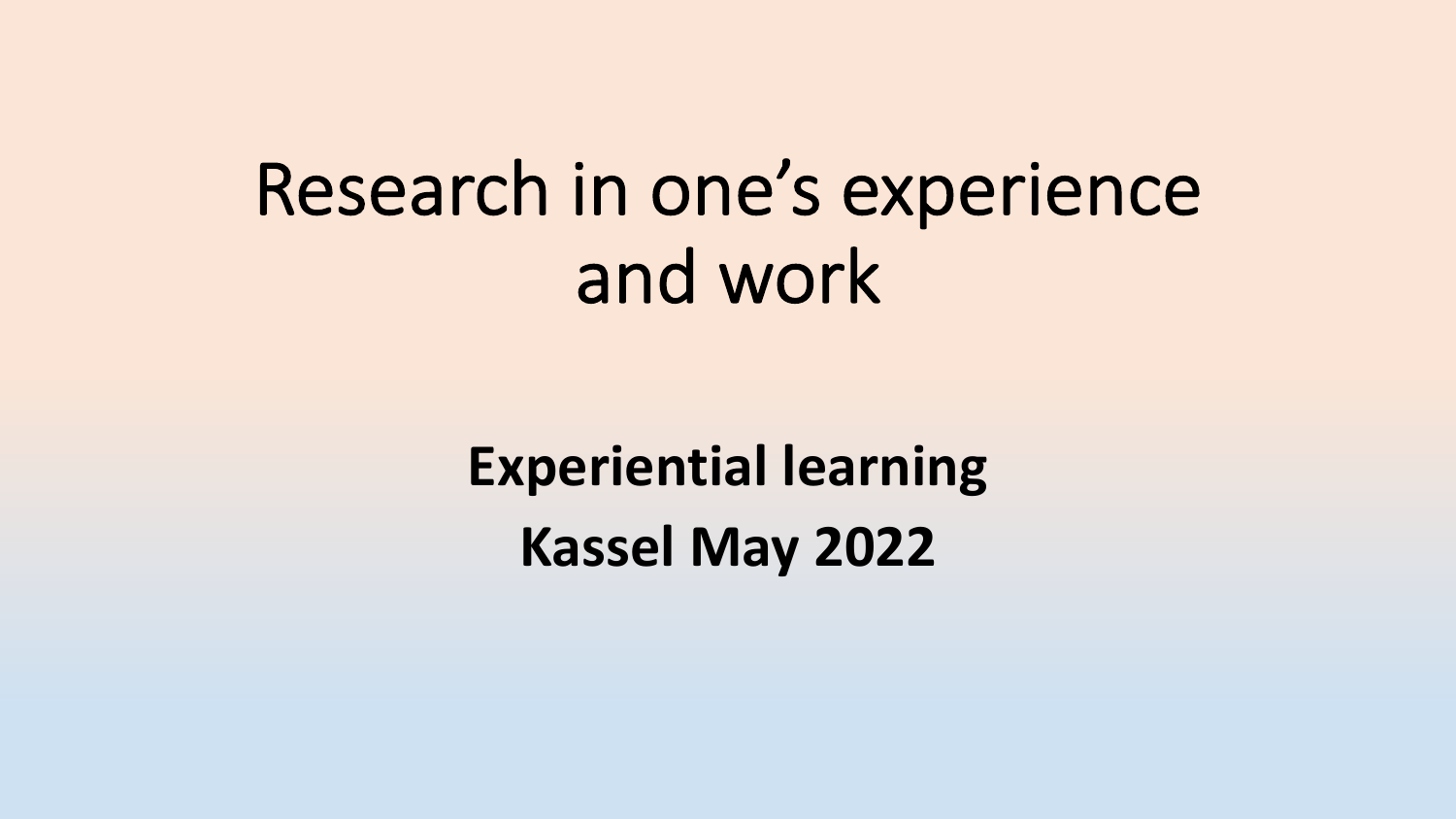## Aim of this workshop

- Transfer from training in experiential learning to actual practice.
- Work together in groups which is already experiential learning.
- Develop methods while experiencing.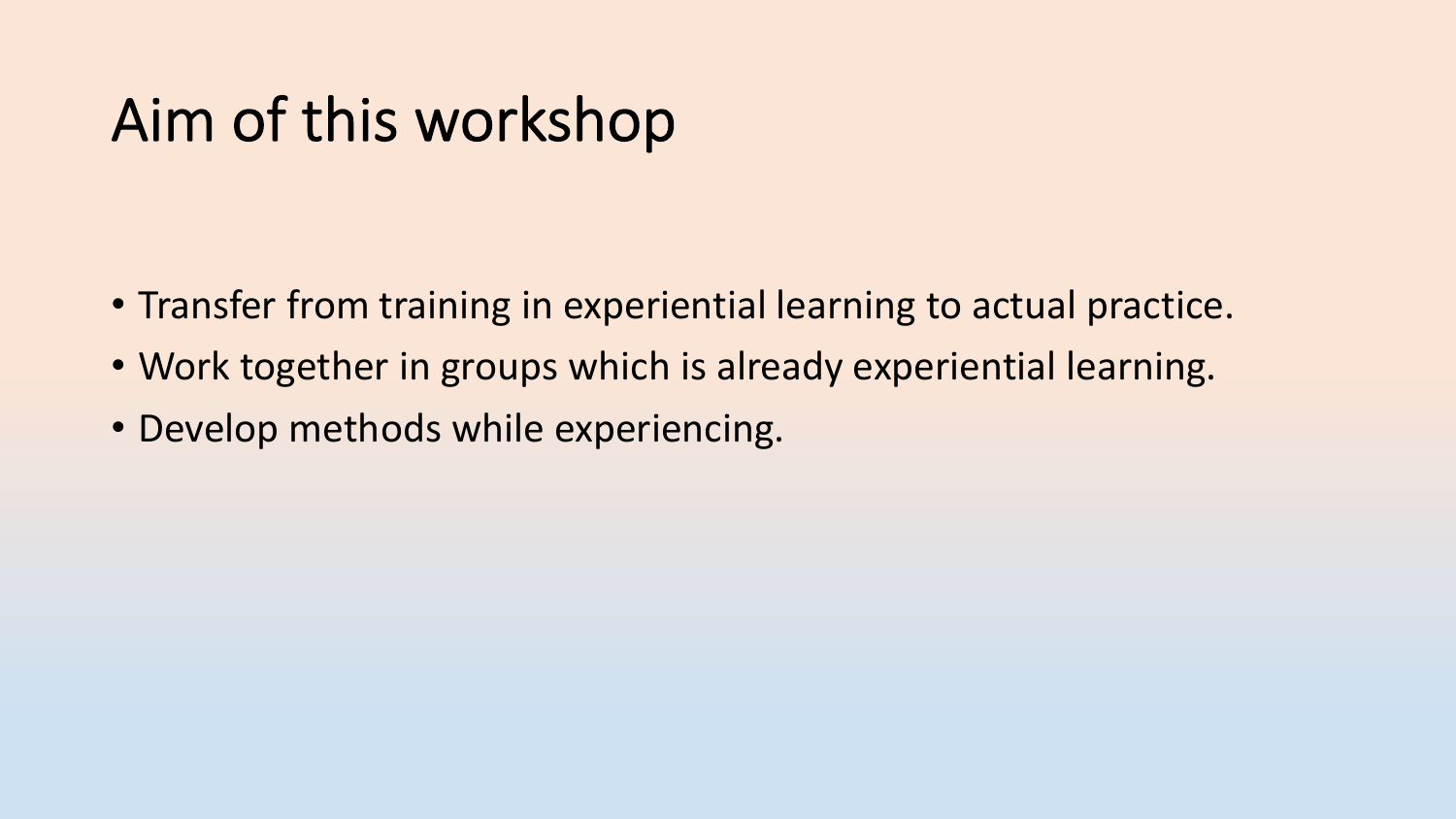#### Holding the void: motive and problem

How can I learn from and in my classroom ?

What is explicitly known ?

What is implicitly unknown or hidden ?

Learning to deal with my experiences in class. Involving my intuition, the way I can handle tacit knowledge.

Everyone learns from experience.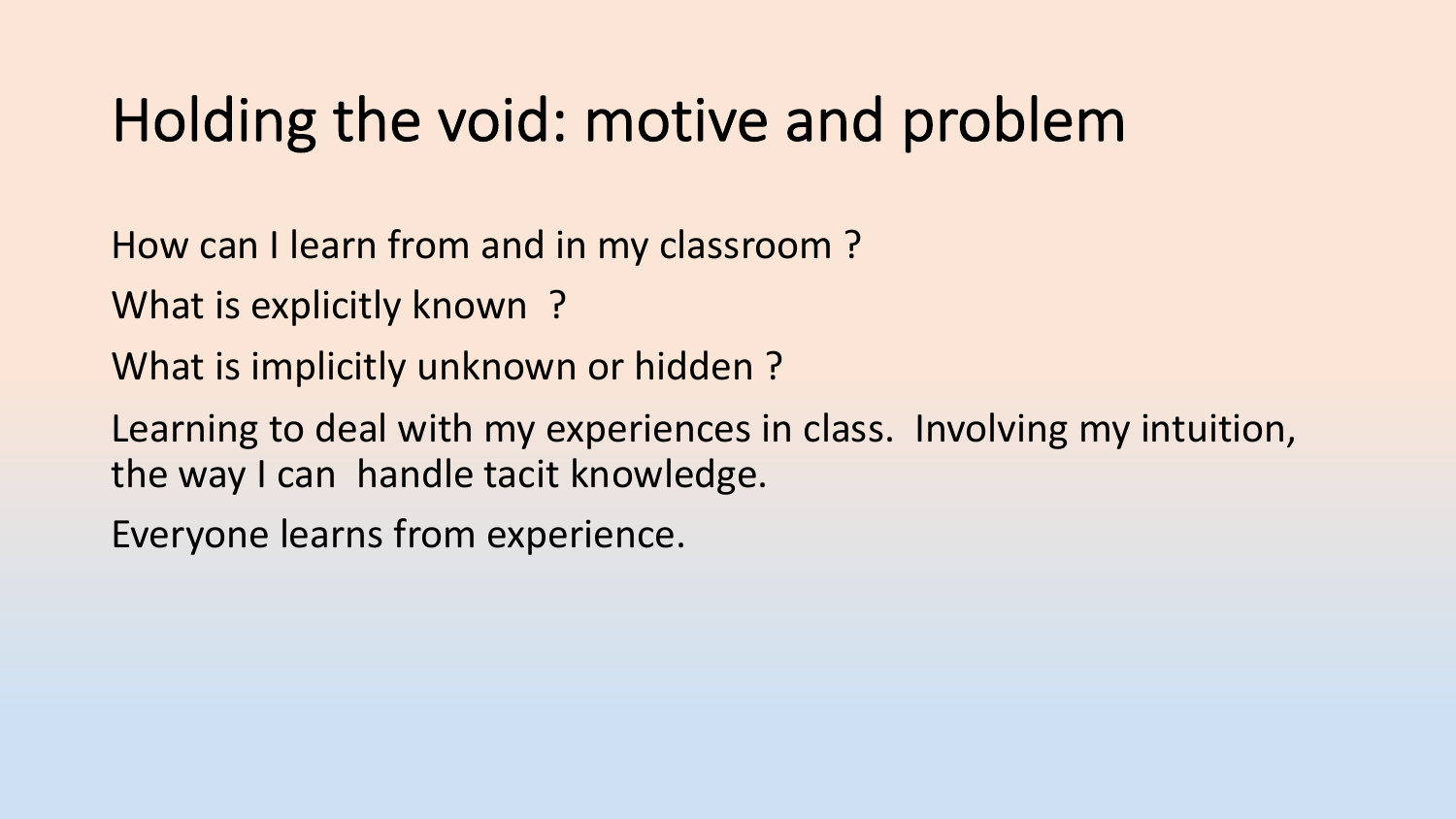#### Experiential learning can be cultivated on the level of dialogue and reflection.

1.How can a cultivated form of experiential learning, known as 'research in one's own work', be modelled in such a way that it corresponds with the principles of natural experiential learning?' and

2.How can the coaching of experiential learning / 'research in one's own work' be modelled in such away, that it corresponds with the principles of experiential learning / 'research in one's own work'?'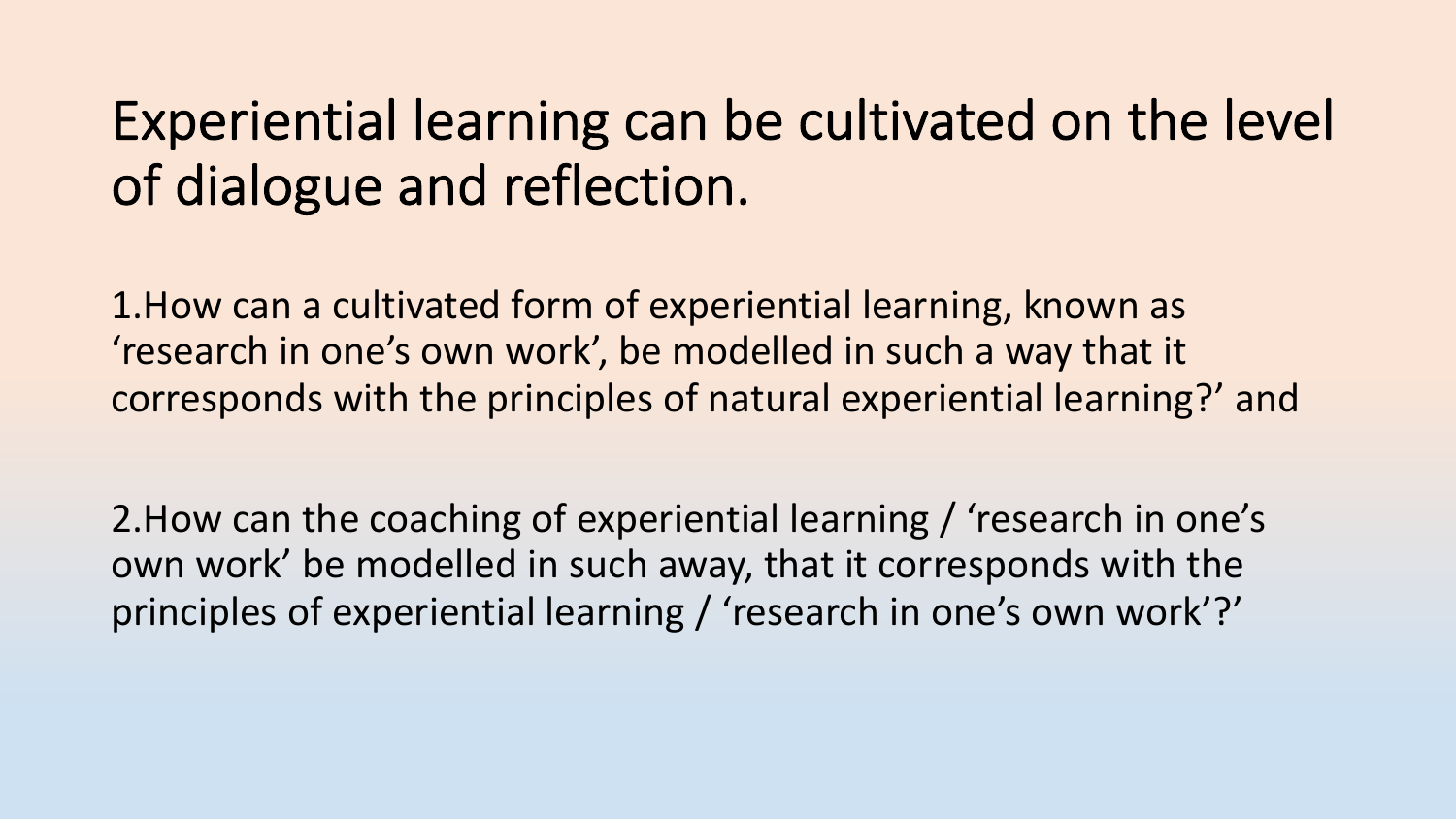# Enter into the relationship with one's environment

#### Dynamic relationship

- Inside -------------outside
- Thinking ---------acting

"Seek the truly practical life, but seek it in such a way that it does not blind you to the spirit working in it. Seek the spirit, but seek it not out of spiritual greed, but so that you may apply it in the genuinely practical life"



Rudolf Steiner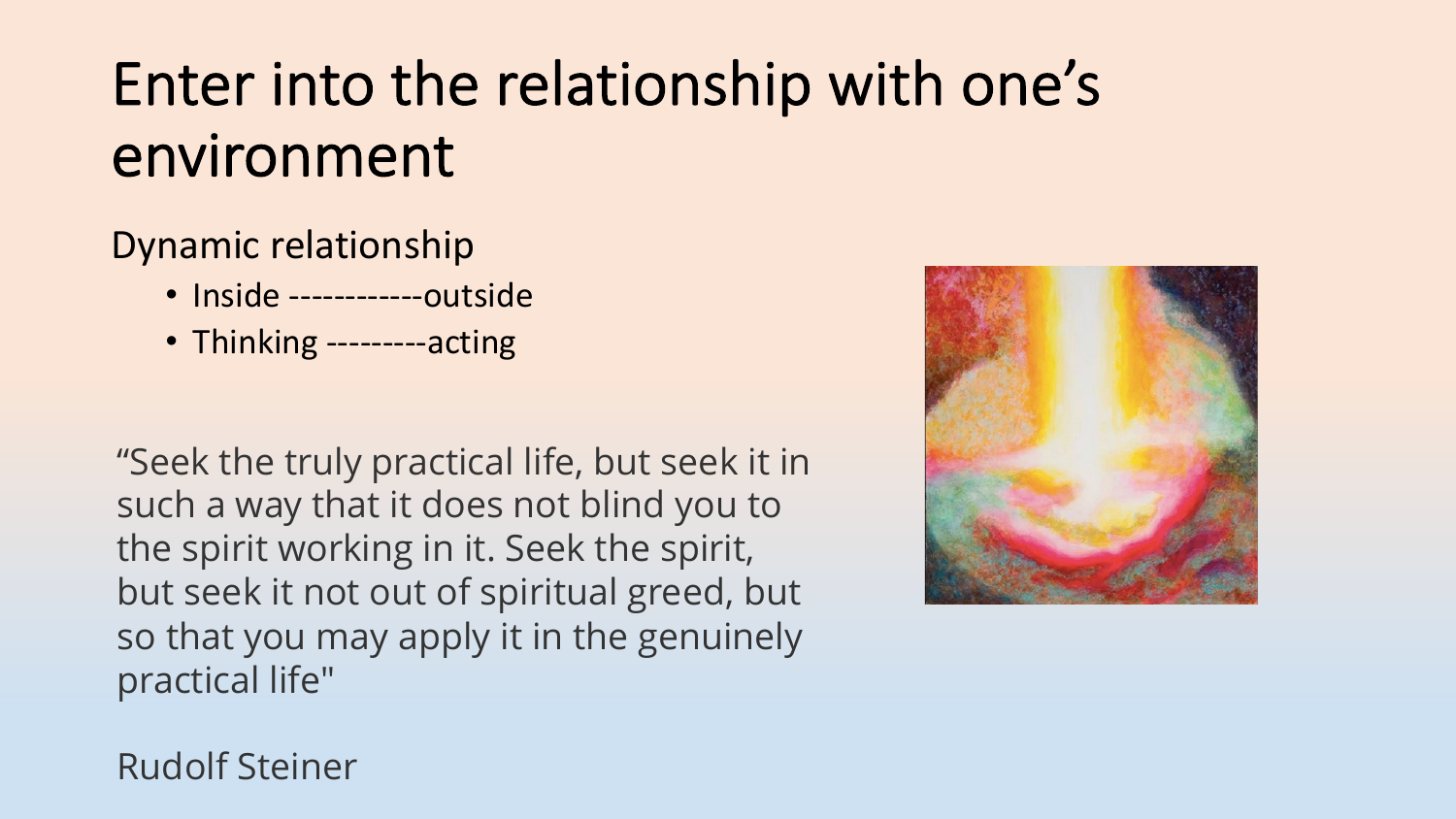#### You become professional when you know



# **The technique**